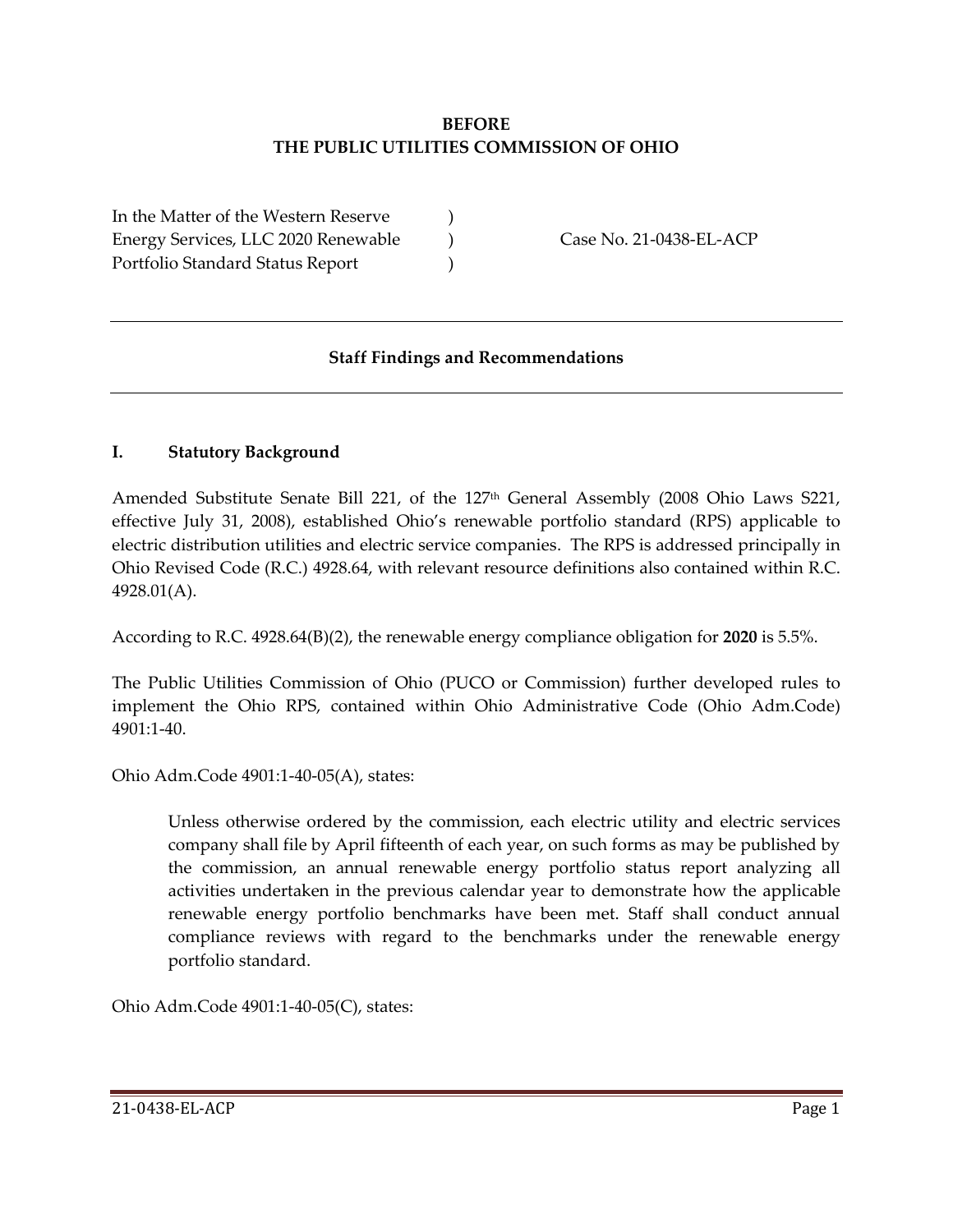Staff shall review each electric utility's or electric services company's renewable energy portfolio status report and any timely filed comments, and file its findings and recommendations and any proposed modifications thereto.

The findings and recommendations in this document pertain to the company's compliance status. This document does not address such matters as cost recovery or status relative to the statutory 3% cost provision.

# **II. Company Filing Summarized**

Western Reserve Energy Services, LLC (WRES or Company) filed its RPS compliance status report for the 2020 compliance year on April 15, 2021. In its compliance filing, WRES proposed a baseline of 11,083 megawatt-hours (MWHs) which it indicated was its Ohio retail electric sales for 2020. Applying the statutory benchmark to its proposed baseline, WRES calculated its 2020 compliance obligation to be 610 renewable MWHs.

The Company indicated that it had obtained the necessary renewable energy credits (RECs) and/or solar RECs (S-RECs) to satisfy its 2020 compliance obligation. The Company further indicated that it had transferred RECs and/or S-RECs to its PJM EIS Generation Attribute Tracking System (GATS) reserve subaccount for Ohio compliance purposes.

# **III. Filed Comments**

No persons filed comments in this proceeding.

# **IV. Staff Findings**

Following its review of the Company's annual status report, other relevant compliance materials, and any timely comments submitted in this proceeding, Staff makes the following findings:

- (1) WRES was an electric services company in Ohio with retail electric sales in the state of Ohio during 2020, and therefore the Company had an RPS obligation for 2020. 1
- (2) The baseline proposed by the Company is reasonable, and given the proposed baseline and the 2020 statutory benchmark, WRES accurately calculated its RPS compliance obligation.

<sup>&</sup>lt;sup>1</sup> WRES was certified to provide retail generation, aggregation, power marketer, and power broker services in Ohio during 2020; see PUCO Case No. 12-0824-EL-CRS.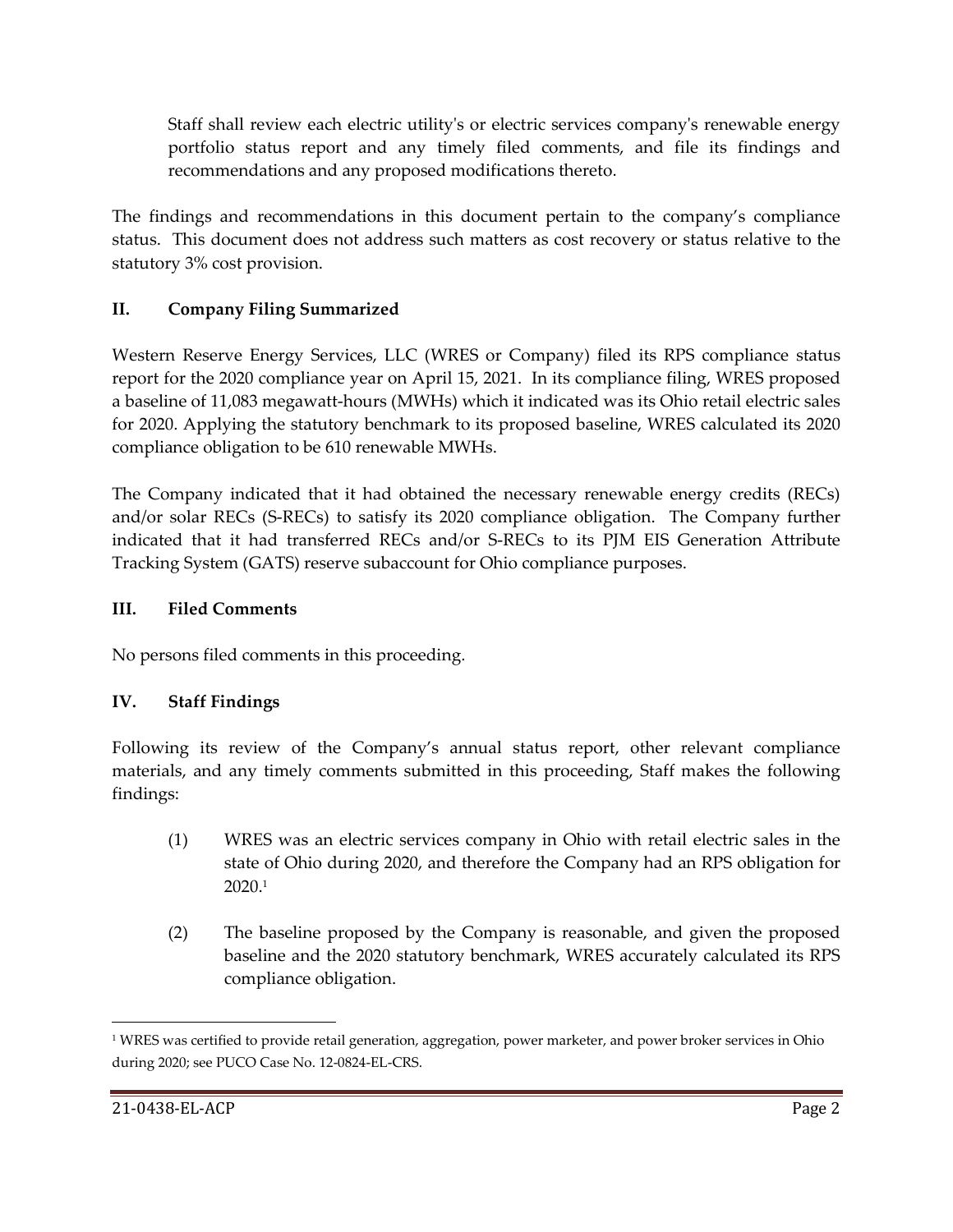- (3) The Company has transferred 610 RECs and/or S-RECs to its GATS reserve subaccount for 2020 Ohio compliance purposes.
- (4) Following a review of the Company's reserve subaccount data on GATS, Staff confirmed that the Company satisfied its renewable obligation for 2020. The RECs and/or S-RECs that the Company transferred to its GATS reserve subaccount were sourced from generating facilities certified by the Commission and were of appropriate vintages.

## **V. Staff Recommendations**

Following its review of the information submitted in this proceeding and other relevant data, Staff recommends that WRES is found to have satisfied its 2020 RPS compliance obligation. Staff further recommends that this annual compliance status report be automatically approved consistent with Ohio Adm.Code 4901:1-40-05(D).